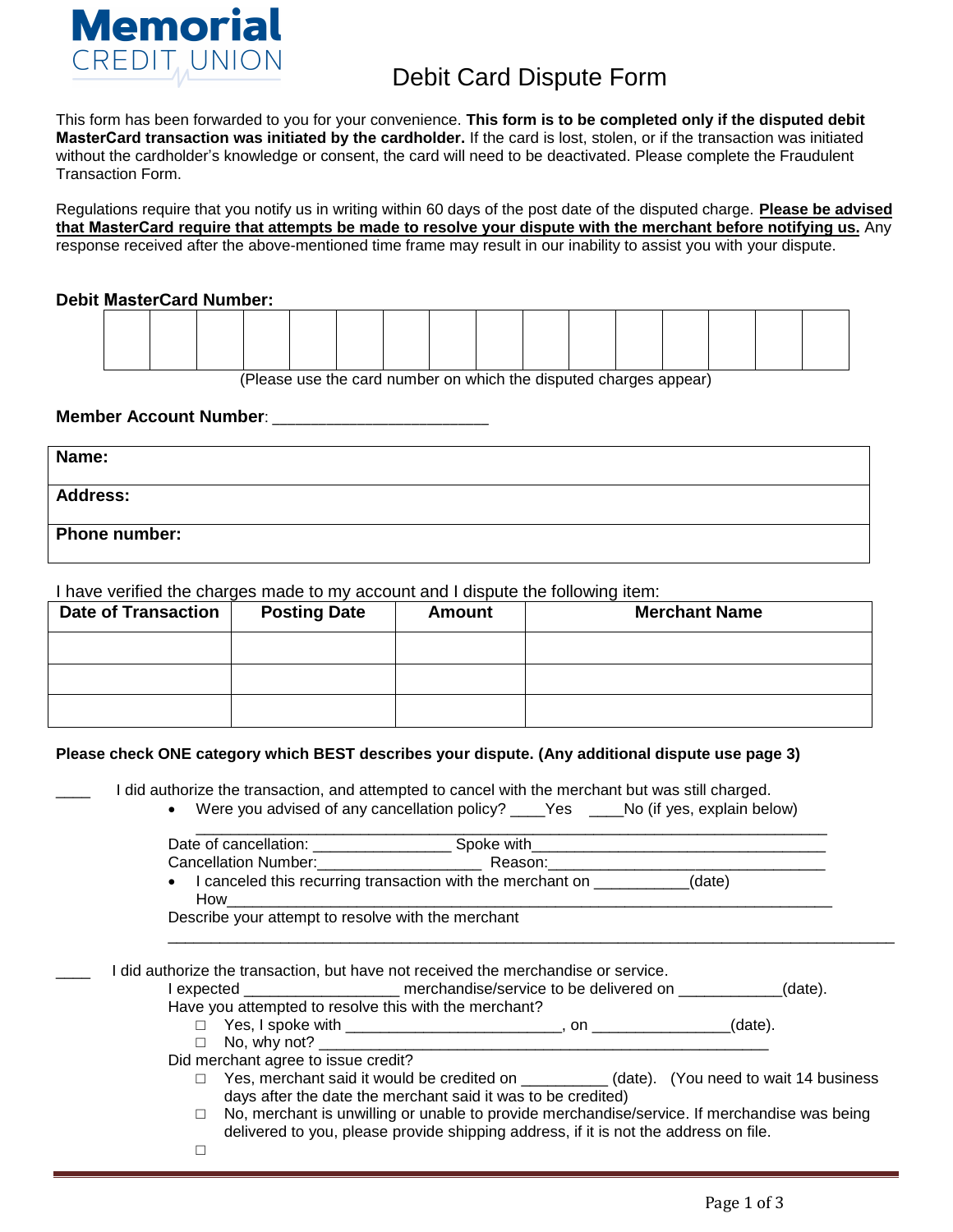# **Debit MasterCard Number:**

|                      |                                                                                                                   |  |                              | described (according to the written or verbal descriptions). I have returned or made an attempt to return the                                                                |  |  |  |                                    |  |      |                             |  |  |  | I did authorize the transaction, but the merchandise or services received were defective, damaged or not as             |  |
|----------------------|-------------------------------------------------------------------------------------------------------------------|--|------------------------------|------------------------------------------------------------------------------------------------------------------------------------------------------------------------------|--|--|--|------------------------------------|--|------|-----------------------------|--|--|--|-------------------------------------------------------------------------------------------------------------------------|--|
|                      |                                                                                                                   |  |                              |                                                                                                                                                                              |  |  |  |                                    |  |      |                             |  |  |  | merchandise for the credit. (Please explain below the detail of the merchant's response and the details of              |  |
|                      |                                                                                                                   |  |                              |                                                                                                                                                                              |  |  |  |                                    |  |      |                             |  |  |  | the dispute. Also explain in specific detail what was ordered and what was received instead; what was                   |  |
|                      |                                                                                                                   |  | support your claim.)         | defective or what was not as described. Supply proof of return and any documentation you have to                                                                             |  |  |  |                                    |  |      |                             |  |  |  |                                                                                                                         |  |
|                      |                                                                                                                   |  |                              |                                                                                                                                                                              |  |  |  |                                    |  |      |                             |  |  |  |                                                                                                                         |  |
|                      |                                                                                                                   |  |                              | My account was charged twice for the same transaction. \$____________ on ___________(date).                                                                                  |  |  |  |                                    |  |      |                             |  |  |  |                                                                                                                         |  |
|                      |                                                                                                                   |  |                              | Describe your attempt to resolve with the merchant:                                                                                                                          |  |  |  |                                    |  |      |                             |  |  |  |                                                                                                                         |  |
|                      |                                                                                                                   |  |                              | Merchant's response: Merchant's response:                                                                                                                                    |  |  |  |                                    |  |      |                             |  |  |  |                                                                                                                         |  |
|                      |                                                                                                                   |  |                              |                                                                                                                                                                              |  |  |  |                                    |  |      |                             |  |  |  |                                                                                                                         |  |
|                      |                                                                                                                   |  |                              | I was billed the wrong amount.                                                                                                                                               |  |  |  |                                    |  |      |                             |  |  |  |                                                                                                                         |  |
|                      |                                                                                                                   |  | of receipt).                 |                                                                                                                                                                              |  |  |  |                                    |  |      |                             |  |  |  | The amount of this transaction post for $\frac{1}{2}$ but should have posted for $\frac{1}{2}$ (MUST supply copy        |  |
|                      |                                                                                                                   |  |                              | Describe your attempt to resolve with the merchant:                                                                                                                          |  |  |  |                                    |  |      |                             |  |  |  |                                                                                                                         |  |
|                      |                                                                                                                   |  |                              |                                                                                                                                                                              |  |  |  |                                    |  |      |                             |  |  |  |                                                                                                                         |  |
|                      |                                                                                                                   |  |                              |                                                                                                                                                                              |  |  |  |                                    |  |      |                             |  |  |  |                                                                                                                         |  |
|                      |                                                                                                                   |  |                              | I used another form of payment for this transaction: ____ cash ___check ___other debit/credit card                                                                           |  |  |  |                                    |  |      |                             |  |  |  | (If selecting this dispute reason you MUST provide a copy of your proof of alternate payment. Proof can                 |  |
|                      |                                                                                                                   |  |                              | include another bank card statement, copy of the front of a canceled check or a cash receipt.)                                                                               |  |  |  |                                    |  |      |                             |  |  |  |                                                                                                                         |  |
|                      |                                                                                                                   |  |                              | Describe your attempt to resolve with the merchant:                                                                                                                          |  |  |  |                                    |  |      |                             |  |  |  |                                                                                                                         |  |
|                      |                                                                                                                   |  |                              |                                                                                                                                                                              |  |  |  |                                    |  |      |                             |  |  |  |                                                                                                                         |  |
|                      |                                                                                                                   |  |                              |                                                                                                                                                                              |  |  |  |                                    |  |      |                             |  |  |  |                                                                                                                         |  |
|                      |                                                                                                                   |  |                              | The above ATM transaction is incorrect. Amount requested \$__________ Amount received\$_________.                                                                            |  |  |  |                                    |  |      |                             |  |  |  |                                                                                                                         |  |
|                      |                                                                                                                   |  |                              |                                                                                                                                                                              |  |  |  |                                    |  |      |                             |  |  |  |                                                                                                                         |  |
|                      | Additional information or comments:                                                                               |  |                              |                                                                                                                                                                              |  |  |  |                                    |  |      |                             |  |  |  |                                                                                                                         |  |
|                      |                                                                                                                   |  |                              |                                                                                                                                                                              |  |  |  |                                    |  |      |                             |  |  |  |                                                                                                                         |  |
| Please Note:         |                                                                                                                   |  |                              |                                                                                                                                                                              |  |  |  |                                    |  |      |                             |  |  |  |                                                                                                                         |  |
|                      |                                                                                                                   |  |                              |                                                                                                                                                                              |  |  |  |                                    |  |      |                             |  |  |  | Please allow two business days from the receipt of this completed document for us to begin processing.                  |  |
|                      |                                                                                                                   |  |                              | Provisional credit will be provided at our discretion within 10 business days.                                                                                               |  |  |  |                                    |  |      |                             |  |  |  |                                                                                                                         |  |
|                      | ٠                                                                                                                 |  |                              | Additional documentation may be required, based upon our investigation.<br>We will make every effort to assist you; however, we cannot guarantee a favorable outcome for all |  |  |  |                                    |  |      |                             |  |  |  |                                                                                                                         |  |
|                      |                                                                                                                   |  |                              | disputed transactions.                                                                                                                                                       |  |  |  |                                    |  |      |                             |  |  |  |                                                                                                                         |  |
|                      | $\bullet$                                                                                                         |  |                              | The length of the entire dispute process will vary based on the complexity of your claim.                                                                                    |  |  |  |                                    |  |      |                             |  |  |  |                                                                                                                         |  |
|                      |                                                                                                                   |  |                              |                                                                                                                                                                              |  |  |  |                                    |  |      |                             |  |  |  |                                                                                                                         |  |
|                      | By signing below, I understand that if I do not provide the required information/documentation, my dispute may be |  |                              |                                                                                                                                                                              |  |  |  |                                    |  |      |                             |  |  |  | delayed. I have also contacted the merchant and tried to resolve this dispute, before contacting Memorial Credit Union. |  |
|                      |                                                                                                                   |  |                              |                                                                                                                                                                              |  |  |  |                                    |  |      |                             |  |  |  |                                                                                                                         |  |
|                      |                                                                                                                   |  |                              |                                                                                                                                                                              |  |  |  |                                    |  |      |                             |  |  |  |                                                                                                                         |  |
|                      | <b>Cardholder Signature</b>                                                                                       |  |                              |                                                                                                                                                                              |  |  |  |                                    |  | Date |                             |  |  |  |                                                                                                                         |  |
|                      | Please return completed form and additional documentation to Memorial Credit Union.                               |  |                              |                                                                                                                                                                              |  |  |  |                                    |  |      |                             |  |  |  |                                                                                                                         |  |
| Fax:                 | 713-778-6320                                                                                                      |  |                              |                                                                                                                                                                              |  |  |  |                                    |  |      |                             |  |  |  |                                                                                                                         |  |
| Mail:                |                                                                                                                   |  | <b>Memorial Credit Union</b> |                                                                                                                                                                              |  |  |  |                                    |  |      |                             |  |  |  |                                                                                                                         |  |
|                      |                                                                                                                   |  |                              | 7789 Southwest Freeway Suite 120                                                                                                                                             |  |  |  |                                    |  |      |                             |  |  |  |                                                                                                                         |  |
|                      |                                                                                                                   |  | Houston, TX 77074            |                                                                                                                                                                              |  |  |  |                                    |  |      |                             |  |  |  |                                                                                                                         |  |
|                      | <b>FSR Use Only:</b>                                                                                              |  |                              |                                                                                                                                                                              |  |  |  |                                    |  |      | <b>Accounting Use Only:</b> |  |  |  |                                                                                                                         |  |
| Date Accepted<br>OP# |                                                                                                                   |  |                              |                                                                                                                                                                              |  |  |  | Branch#_______<br>Total of Dispute |  |      |                             |  |  |  |                                                                                                                         |  |

| Date Accepted          | OP# |
|------------------------|-----|
| CU Fees to be refunded |     |

# Page 2 of 3

Ė

Provisional Credit Given \_\_\_\_\_\_\_\_\_\_\_\_\_\_\_\_